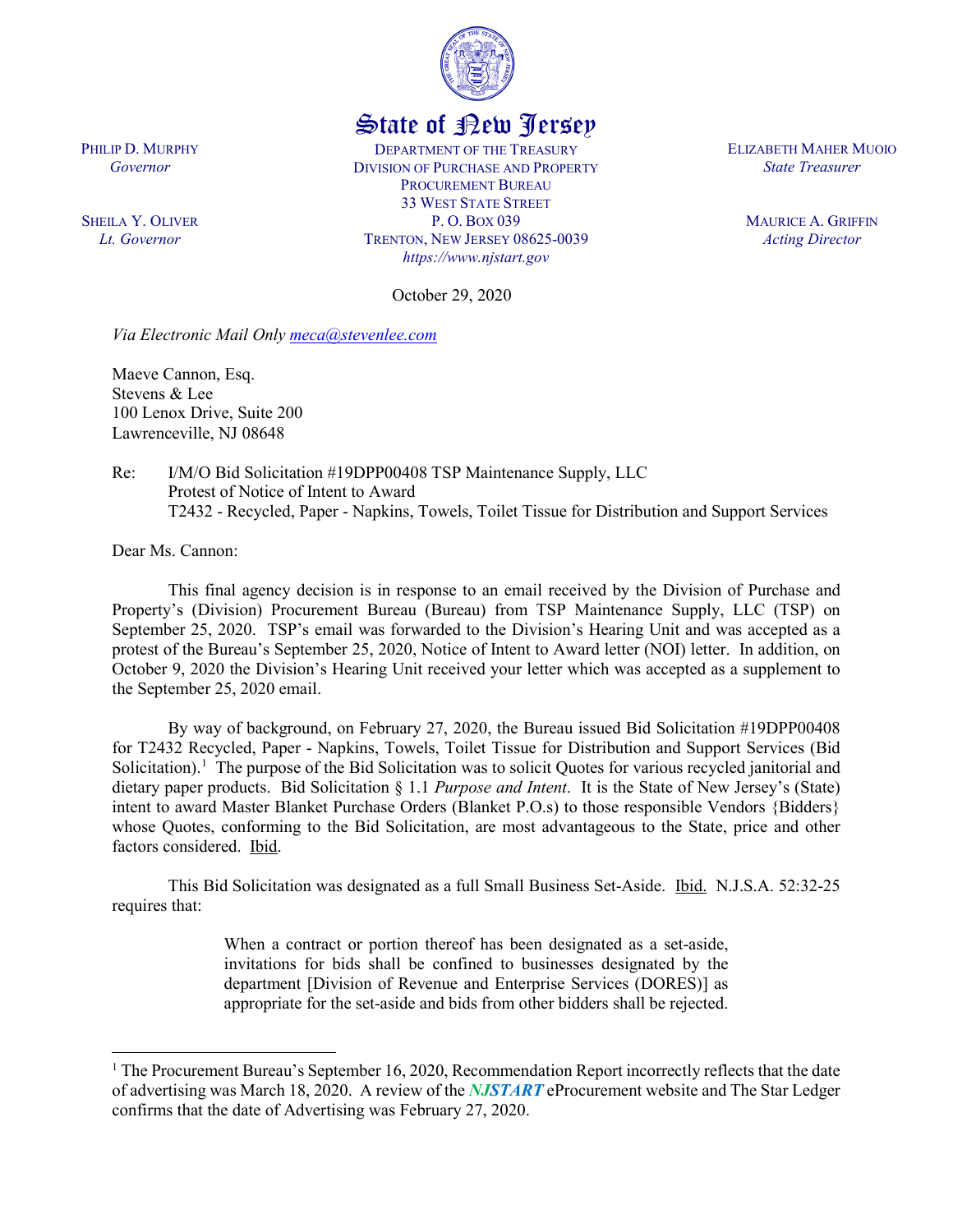## [N.J.S.A. 52:32-25.]

Further, N.J.S.A. 52:32-24 requires that DORES "establish a procedure for annually reviewing the lists and determining whether the businesses on the lists shall continue to be designated as small businesses, minority businesses and female businesses." N.J.S.A. 52:32-24(c). Accordingly, N.J.A.C. 17:13-3.1(e) provides that designated small businesses, minority businesses and female businesses, shall submit, prior to the anniversary of the registration notice, a verification statement attesting that there has been no change in ownership, revenue eligibility, or control of the business. N.J.A.C. 17-3.1(e). This verification statement is also referred to as the Annual Verification Form. If the Annual Verification Form is not submitted by the anniversary date of the registration notice, the registration will lapse and the business designation will be deemed revoked. N.J.A.C. 17-3.1(e)(1). Notably, the Annual Verification Form Advises companies that the form must be submitted in order to maintain an active status.

Consistent with the statute and applicable regulations, the Bid Solicitation included the following instructions regarding the Small Business Set-Aside requirement:

> Pursuant to the provisions of N.J.S.A. 52:32-17 and N.J.A.C. 17:13 this is a full Set-Aside Blanket P.O. for **Category I, II, or III** for Small Businesses.

> The Vendor {Bidder} must be registered as a qualifying small business with the Division of Revenue and Enterprise Services, Small Business Registration and M/WBE Certification Services Unit by the date the Quote is received and opened. Evidence that the Vendor {Bidder} has registered as a small business should be submitted with the Quote. Vendors {Bidders} should verify its Small, Minority, Veteran, and Women Owned Business Certification status on the "Maintain Terms and Categories" Tab within its profile in *NJSTART*. In the event of an issue with a Vendor's {Bidder's} Small, Minority, Veteran, and Women Owned Business Certification status, *NJSTART* provides a link to take corrective action.

….

\*\* IF THE VENDOR {BIDDER/CONTRACTOR} HAS PREVIOUSLY REGISTERED OR BEEN CERTIFIED AS A SMALL BUSINESS ENTERPRISE, THE VENDOR {BIDDER} SHOULD ENSURE IT IS REGISTERED AND THAT ITS REGISTRATION IS ACTIVE WITH THE DIVISION OF REVENUE AND ENTERPRISE SERVICES, SMALL BUSINESS REGISTRATION AND M/WBE CERTIFICATION SERVICES UNIT, PRIOR TO THE QUOTE OPENING DATE, TO BE ELIGIBLE FOR AWARD.

[Bid Solicitation Section 4.4.1.4 *Small Business Set-Aside Blanket P.O.,*  emphasis added.]

Potential Vendor(s) {Bidder(s)} were permitted to submit questions to the Bureau, using the Division's *NJSTART* eProcurement system, by 2:00 pm eastern time on March 12, 2020. Bid Solicitation Section 1.3.1 *Electronic Question and Answer Period*. The Bureau answered all questions received through the posting of Bid Amendment #1 on March 18, 2020. No questions were received regarding the Small Business Set-Aside requirement.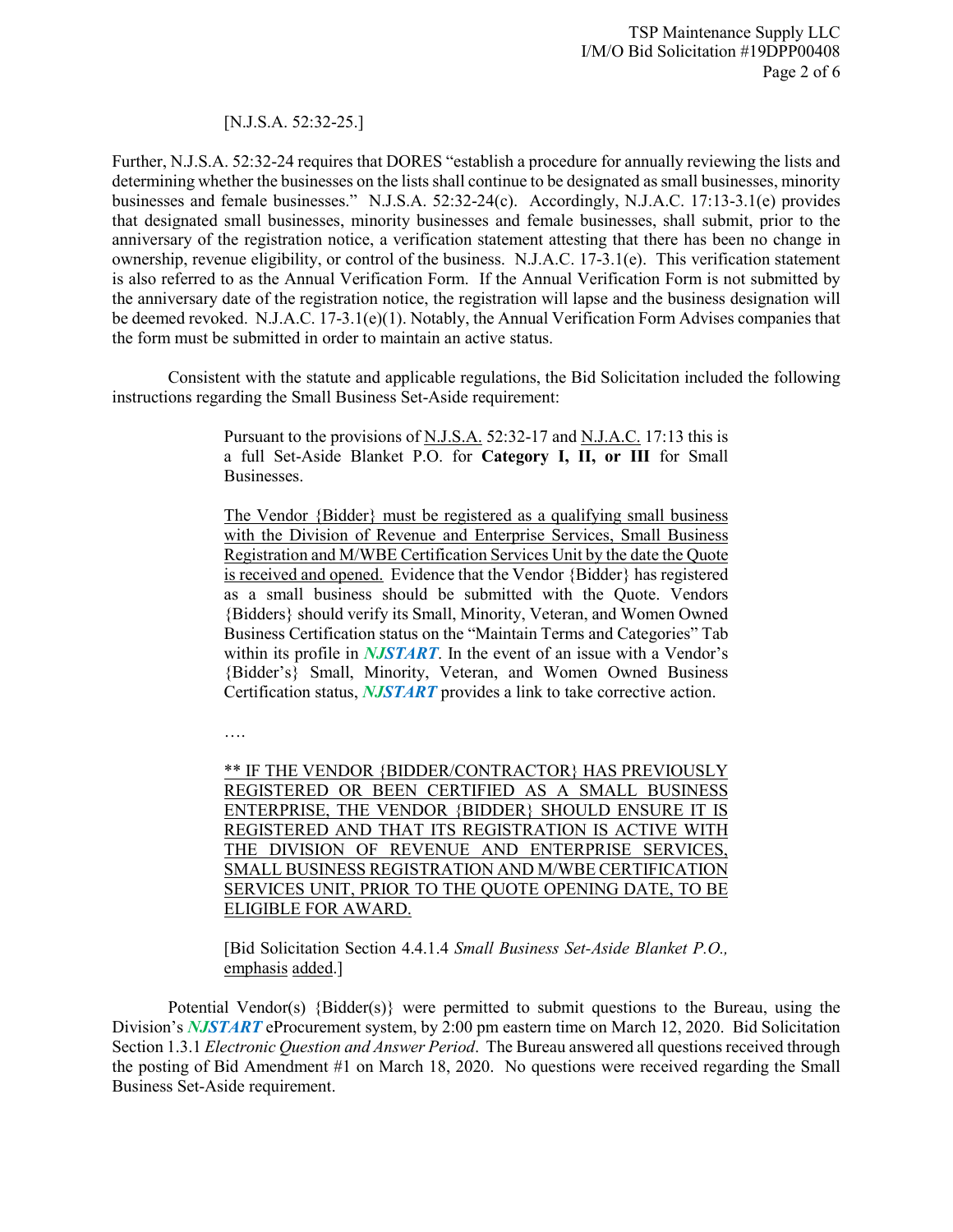On May 1, 2020, the Division's Proposal Review Unit opened seven (7) Quotes submitted through the State's *NJSTART* eProcurement system by the submission deadline of 2:00 p.m. eastern time. After conducting a preliminary review of the Quotes submitted, those Quotes which conformed to the mandatory requirements for Quote submission were forwarded to the Bureau for review and evaluation consistent with the requirements of Bid Solicitation Section 6.7.1. As noted in the Recommendation Report, the Bureau found that the Quote submitted by TSP was non-responsive to the mandatory requirements of the Bid Solicitation because TSP was not registered as a Small Business Enterprise (SBE) as of the Quote opening date.

On September 25, 2020, TSP submitted a protest challenging the Bureau's determination that it was not properly registered as a SBE. On October 9, 2020, the Division's Hearing Unit received a supplement letter from TSP's counsel. In that supplemental letter, TSP acknowledges that its Small Business Certification had lapsed prior to the bid opening date, but argues that the because of the COVID-19 pandemic it was unable to receive assistance from the Division of Revenue and Enterprise Services to have its Small Business Certification reinstated; and therefore, requests that the contract be re-bid.

Pursuant to subsection (d) of the N.J.A.C. 17:12-3.3 Protest procedures, challenge to a contract award decision:

> The protest accepted by the Director shall be resolved by written decision on the basis of the Director's review of the written record including, but not limited to, the written protest, the terms, conditions and requirements of the RFP, the proposals submitted in response to the RFP, the evaluation committee report and/or the award recommendation document, pertinent administrative rules, statutes, and case law, and any associated documentation the Director deems appropriate. In cases where no inperson presentation is held, such review of the written record shall, in and of itself, constitute an informal hearing.

[N.J.A.C. 17:12-3.3(d).]

Furthermore, "[t]he Director has sole discretion to determine if an in-person presentation by the protester is necessary to reach an informed decision on the matter(s) of the protest." N.J.A.C.  $17:12-3.3$  (e).

In consideration of TSP's protest, I have reviewed the record of this procurement, including the Bid Solicitation, TSP's Quote and protest, the relevant statutes, regulations, and case law. This review of the record has provided me with the information necessary to determine the facts of this matter and to render an informed final agency decision on the merits of the protest. I set forth herein the Division's final agency decision.

With the September 25, 2020, protest email, TSP included a copy of its SBE certification from DORES which indicated that on November 14, 2018, TSP was approved as a SBE for Categories 2 and 4. A copy of the certification is shown below. While the certification notes an expiration date of November 14, 2021, it also alerts Vendors to the requirement that Vendors must complete the annual verification in order to maintain the SBE certification status.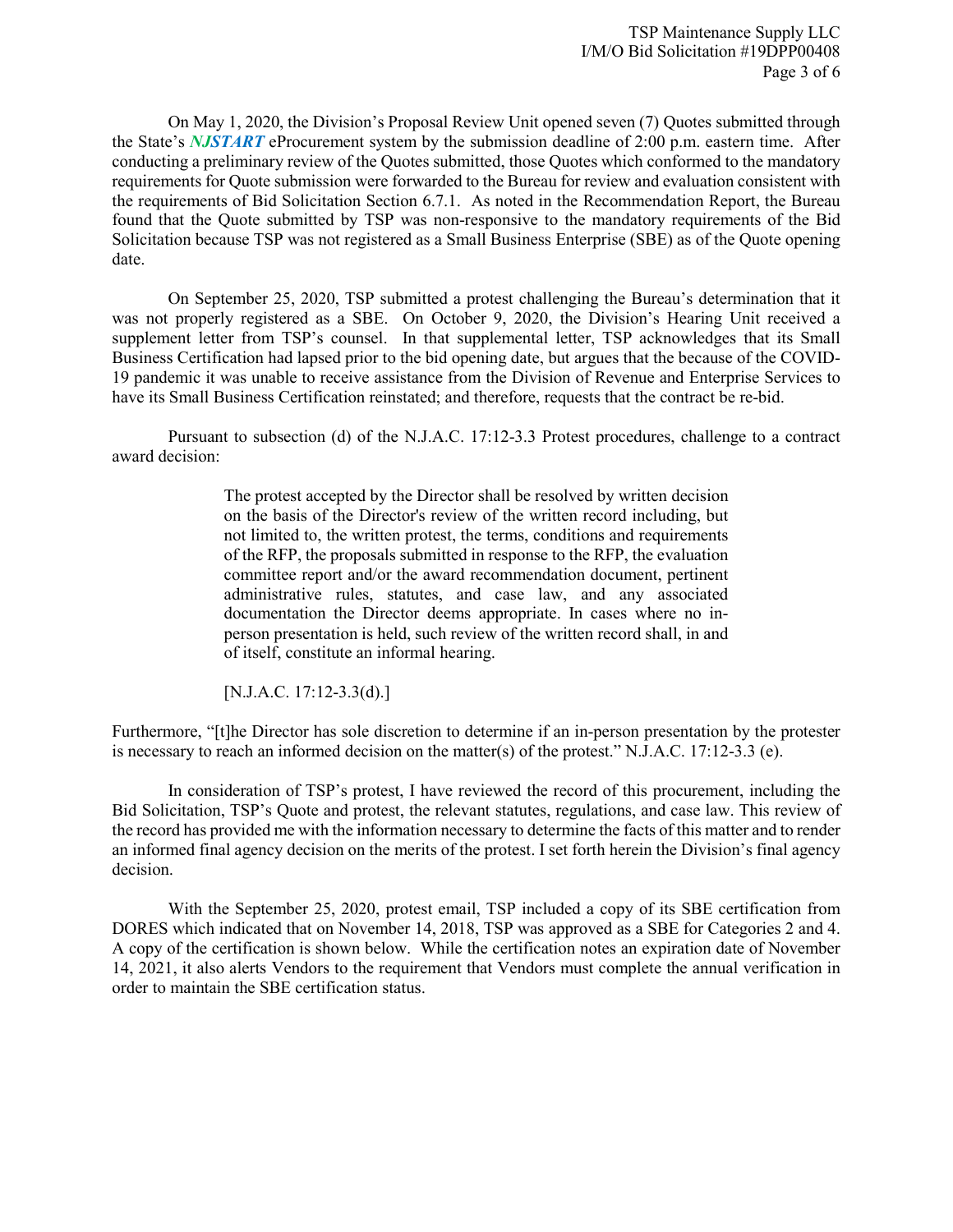

Further, as shown on the screenshot below, on September 15, 2019, prior to the COVID-19 pandemic, DORES sent an email to TSP, reminding TSP to complete the annual verification form.

| From:<br>Sent:<br>To:<br>Subject:                                                                                                                                                                                                                                                                                                                              | smwbe.notices@treas.state.nj.us<br>Sunday, September 15, 2019 12:20 AM<br>Notices, SMWBE<br>Registration - Verification -- Ending Year -- 1 Application Id: 1065536 EMA=><br>peacock@tspsupply.com |
|----------------------------------------------------------------------------------------------------------------------------------------------------------------------------------------------------------------------------------------------------------------------------------------------------------------------------------------------------------------|----------------------------------------------------------------------------------------------------------------------------------------------------------------------------------------------------|
| 09/15/2019                                                                                                                                                                                                                                                                                                                                                     |                                                                                                                                                                                                    |
| Dear Registered Small Business Owner:                                                                                                                                                                                                                                                                                                                          |                                                                                                                                                                                                    |
| We hope you have had a successful year. This notice is a reminder that your SBE Annual Verification Form is due on<br>11/14/2019.                                                                                                                                                                                                                              |                                                                                                                                                                                                    |
| Please complete the new online SBE Annual Verification Form, which is available at:                                                                                                                                                                                                                                                                            |                                                                                                                                                                                                    |
| www.njportal.com/DOR/SBERegistry/                                                                                                                                                                                                                                                                                                                              |                                                                                                                                                                                                    |
| This form should be completed and submitted online to us not more than 60 days prior to the anniversary date of issue.<br>There is no fee required to accompany this completed form.                                                                                                                                                                           |                                                                                                                                                                                                    |
| If you fail to submit the annual verification form by 11/14/2019, your SBE registration will be revoked. The business will<br>be removed from the database of state registered small businesses. After revocation, it will be necessary for your firm to<br>reapply and pay the non-refundable \$100 application fee to obtain approved small business status. |                                                                                                                                                                                                    |
| Sincerely,                                                                                                                                                                                                                                                                                                                                                     |                                                                                                                                                                                                    |
| Small Business Registration and M/WBE/VOB/DVOB Certification Services Unit New Jersey Department of the Treasury<br>Division of Revenue and Enterprise Services<br>(609)292-2146                                                                                                                                                                               |                                                                                                                                                                                                    |
| IMPORTANT NOTE: Please do not respond to this email. Responding to this email will result in a non-response status.                                                                                                                                                                                                                                            |                                                                                                                                                                                                    |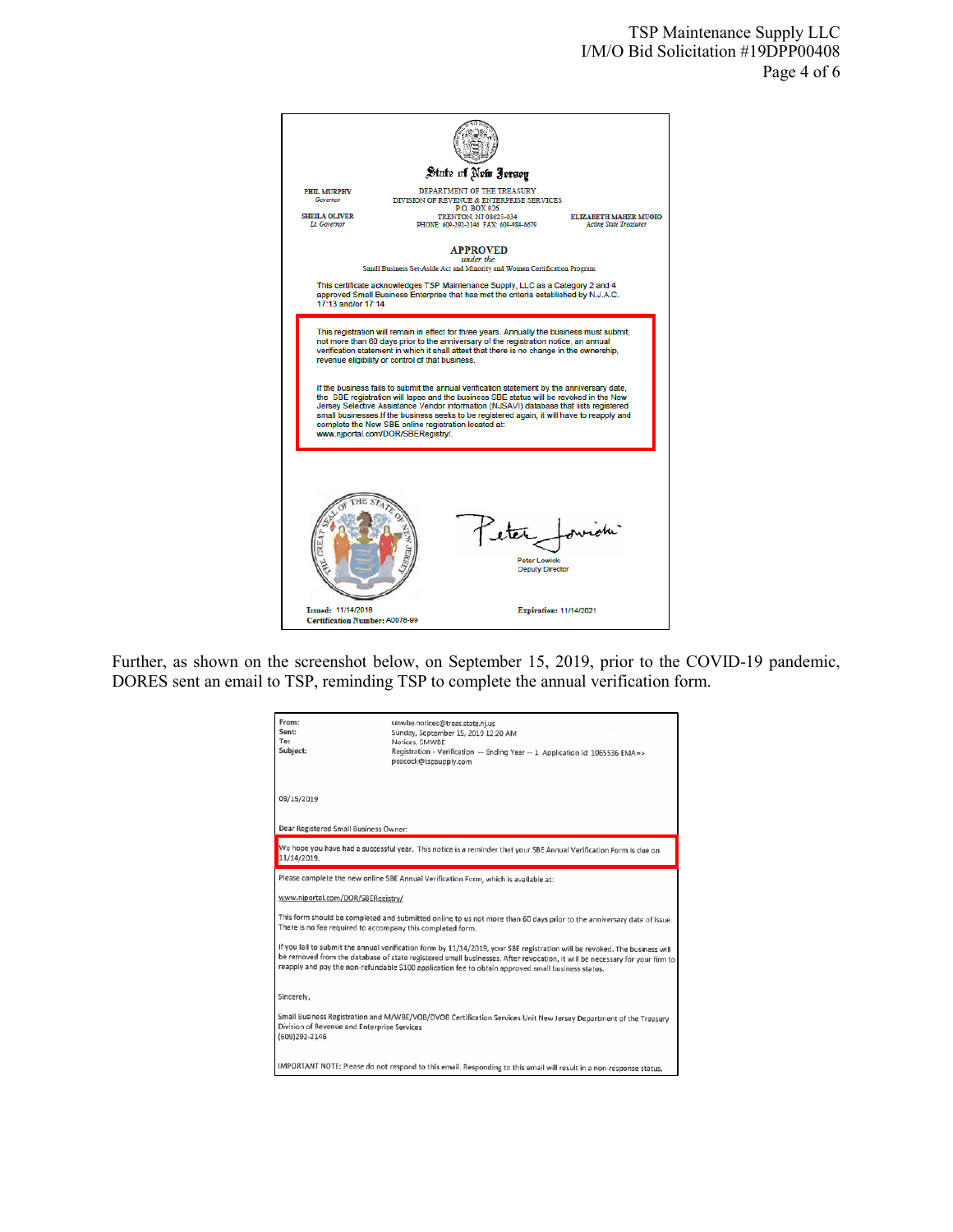From the records maintained by DORES, it appears that TSP did not complete the annual verification form; and therefore, on February 12, 2020, prior to the Quote opening date, TSP's SBE certification was revoked. TSP's *NJSTART* Vendor Profile further reveals that the certification was revoked on February 12, 2020, prior to the Quote opening date.

| <b>Category: Certification: Small Business Category</b>                                                                                             |
|-----------------------------------------------------------------------------------------------------------------------------------------------------|
| Description: This Certification status is updated daily. If you have questions regarding Small Business eligibility, please see the following link: |
| Category B - for Goods & Services businesses fitting in Category 2 and 4, respectively.                                                             |
|                                                                                                                                                     |
| <b>Category: Certification: Small Business Enterprise</b>                                                                                           |
| Description: This Certification status is updated daily. If you have questions regarding Small Business eligibility, please see the following link: |
| Revoked or Expired                                                                                                                                  |
| Notes:                                                                                                                                              |
| EXPIRATION DATE 2021-11-14, REVOCATION DATE 2020-02-12                                                                                              |
|                                                                                                                                                     |

While TSP asserts through its counsel that, due to the COVID-19 pandemic and the fact that some State employees are working from home, it was unable to verify with DORES that it was registered and that its registration was active, TSP has not provided any evidence that the COVID-19 pandemic affected its ability to complete the annual verification form in order to maintain its SBE certification or that it made attempts to contact DORES for assistance in completing the annual verification form prior to the Quote opening date. Instead, the TSP emails, including the October 9, 2020, supplemental protest letter, and the referenced phone calls, show attempts by TSP to contact DORES after the issuance of the September 25, 2020 NOI, not before. Moreover, DORES advises that it has no record of TSP attempting to contact DORES by email until October 7, 2020. A representative from DORES did respond to TSP's October 7, 2020, inquiry.

A review of the records maintained by the DORES reveals that TSP failed to submit the Annual Verification form as required to maintain its' SBE designation. TSP does not dispute that its' SBE certification was revoked for failing to complete the Annual Verification form. Unfortunately, due to the revocation, at the time of Quote opening, TSP was not certified as a SBE; and therefore, was not a designated SBE eligible for this Small Business Set-Aside Blanket P.O award. Accordingly, the Bureau properly determined that TSP was ineligible for the contract award.

The Division encourages competition and appreciates the time and effort put forth by TSP in preparing and submitting a Quote, and while I am sure this was an oversight on the part of TSP, the Division does not have the power to waive the statutory requirements for eligibility to bid on a Small Business Set Aside contract. In light of the findings set forth above, I have no choice but to uphold the Bureau's determination to award Master Blanket P.O. in the accordance with the September 25, 2020 NOI. This is my final agency decision on this matter.